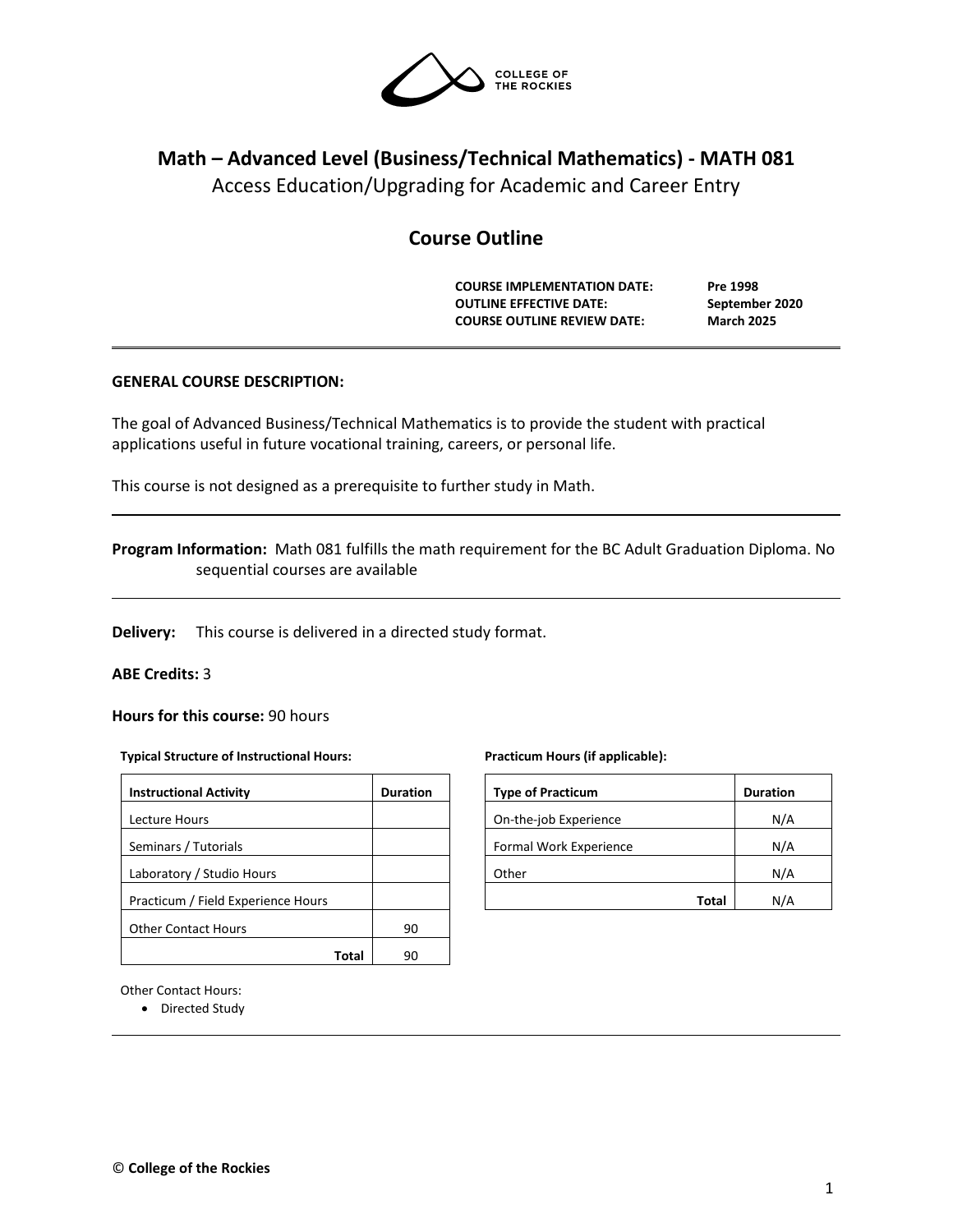Deb Heal, BEd

Signature

#### **APPROVAL SIGNATURES:**

Department Head Joy Brown E-mail: [jbrown3@cotr.bc.ca](mailto:jbrown3@cotr.bc.ca) Dean of Trades and Technology Dr. Jack Moes E-mail: *[jmoes@cotr.bc.ca](mailto:rworkun@cotr.bc.ca)* 

Department Head Signature

Dean Signature

EDCO

Valid from: September 2020 - March 2025

Education Council Approval Date

#### **COURSE PREREQUISITES AND TRANSFER CREDIT:**

**Prerequisites:** Either MATH 070, MATH 072, Workplace Mathematics 10 or equivalent or permission of the instructor.

**Corequisites:** None

#### **Flexible Assessment (FA):**

Credit can be awarded for this course through FA  $\Box$  Yes  $\Box$  No

Learners may request formal recognition for flexible assessment at the College of the Rockies through one or more of the following processes: External Evaluation, Worksite Assessment, Demonstration, Standardized Test, Self-assessment, Interview, Products/Portfolio, Challenge Exam. Contact an Education Advisor for more information.

**Transfer Credit:** For transfer information within British Columbia, Alberta and other institutions, please visit [http://www.cotr.bc.ca/Transfer.](http://www.cotr.bc.ca/Transfer)

> Students should also contact an academic advisor at the institution where they want transfer credit.

**Prior Course Number:** N/A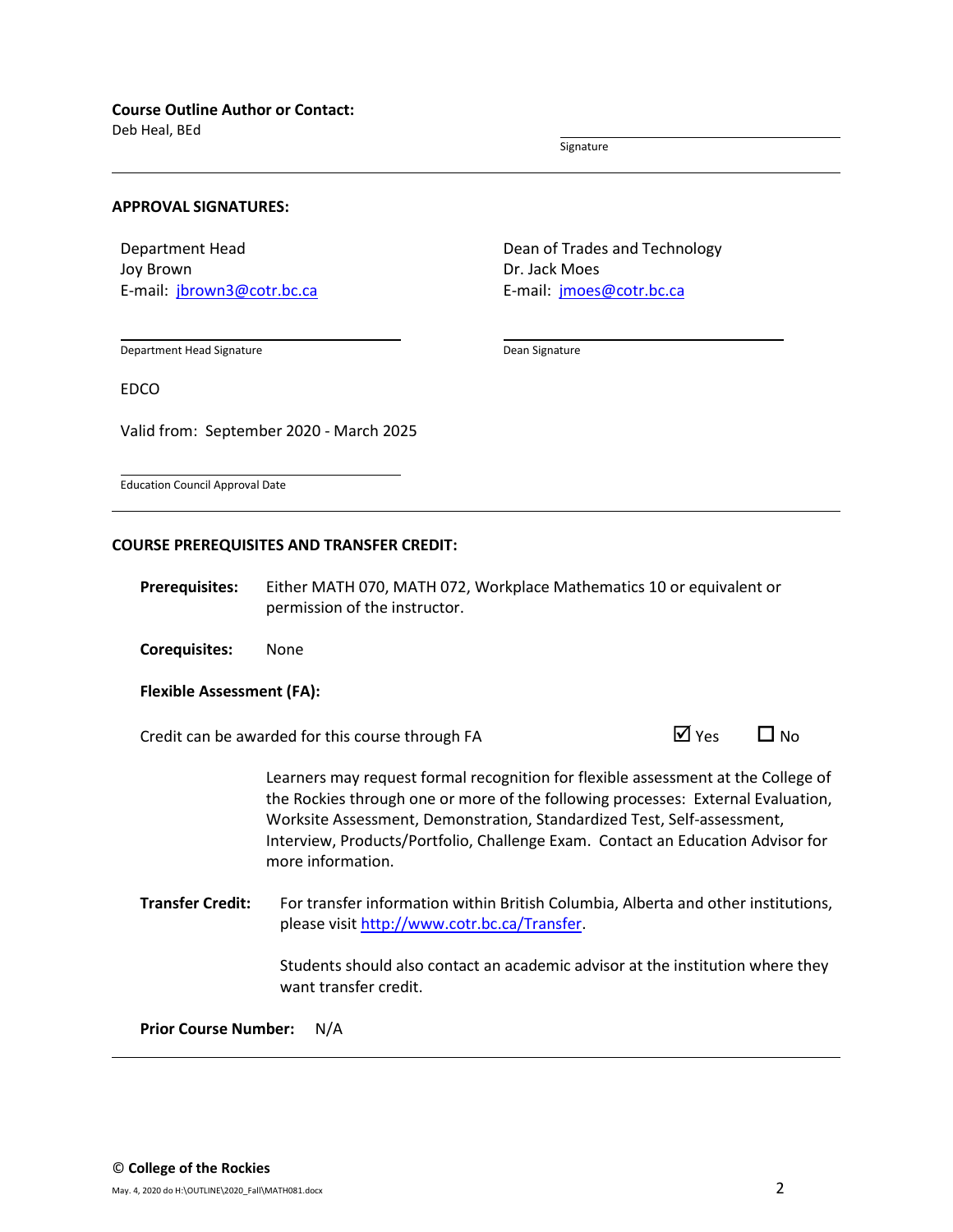## **Textbooks and Required Resources:**

Textbook selection varies by instructor and may change from year to year. At the Course Outline Effective Date the following textbooks were in use:

Advanced Level Business/Technical Math Modules

*Please see the instructor's syllabus or check COTR's online text calculator <http://go.cotr.bc.ca/tuition/tCalc.asp> for a complete list of the currently required textbooks.*

## **LEARNING OUTCOMES:**

## **1. Operations with Real Numbers**

It is expected that learners will be able to

- a) add, subtract, multiply and divide rational numbers;
- b) evaluate powers with rational bases and integer exponents;
- c) demonstrate the order of operations with rational numbers;
- d) evaluate radicals and distinguish between exact answers and approximate answers;
- e) write numbers in scientific notation, convert from scientific notation to decimal notation, and multiply and divide numbers expressed in scientific notation; and
- f) use a scientific calculator.

## **2. First Degree Equations and Inequalities**

It is expected that learners will be able to

- a) solve first degree equations, in one variable, including those involving parentheses;
- b) solve formulas for a given variable;
- c) solve first degree inequalities in one variable; and
- d) solve practical problems using a first degree equation.

## **3. Equations and their graphs**

It is expected that learners will be able to

- a) plot points on a coordinate system;
- b) use number pairs to name points on the coordinate system;
- c) determine whether a given point is a solution to an equation in two variables;
- d) (optional) create an appropriate table of values and recognize the graph of the following relations:

| $y = ax + b$ | (linear) |
|--------------|----------|
|              |          |

| $\blacktriangleright$ | $y = ax^2 + bx + c$ | (quadratic) |
|-----------------------|---------------------|-------------|
|                       |                     |             |

- $\triangleright \quad y = a/x$  (reciprocal)
- $\triangleright$  y = a(bx)  $\frac{1}{2}$  (square root)
- $\triangleright$  y = a(b<sup>x</sup>) ) (exponential) where a, b, and c are real numbers
- e) (optional) given the graph of an equation, determine, where appropriate, the following:
	- $\triangleright$  x- and y-intercepts
	- ➢ vertex
	- ➢ slope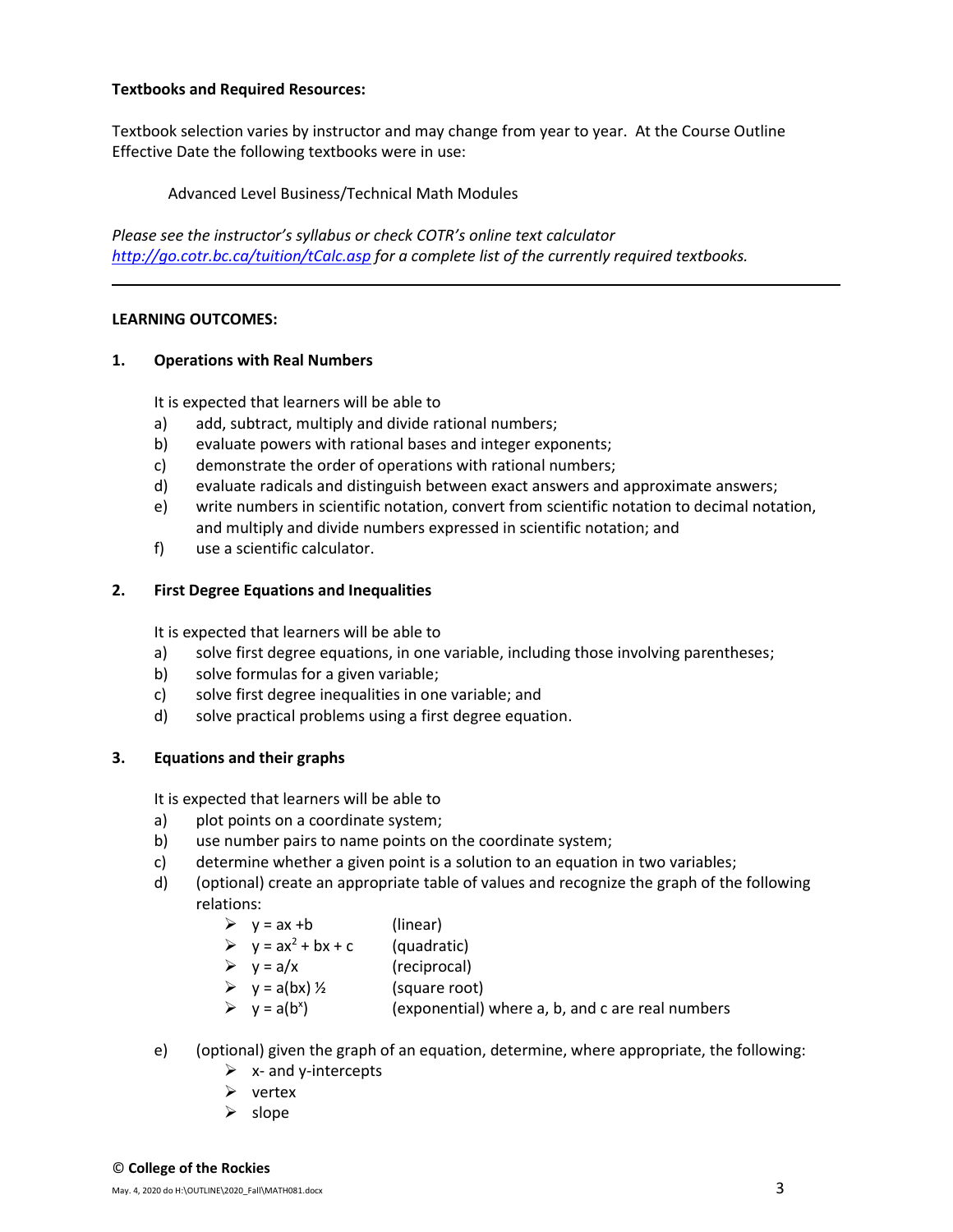## **Optional Learning Outcomes**

Learners must complete a minimum of three of the following units:

## **A. Consumer Mathematics**

It is expected that learners will be able to

- a) solve consumer problems involving unit prices, wages earned in various situations, taxation simple and compound problems, and exchange rates;
- b) reconcile financial statements;
- c) solve budget problems; and
- d) solve investment and credit problems involving interest.

## **B. Finance**

It is expected that learners will be able to

- a) solve problems involving compound interest;
- b) find the effective interest rate;
- c) solve annuity problems;
- d) solve loan and mortgage problems; and
- e) determine the finance charge on a loan.

## **C. Data Analysis**

It is expected that learners will be able to

- a) determine the mean, median, mode and range from a set of data;
- b) interpret and/or construct frequency tables, broken line graphs, bar graphs, and stem-plots from a set of data;
- c) (optional) find quartiles and the percentile represented by a given data value;
- d) (optional) calculate the standard deviation of a set of data using appropriate technology;
- e) (optional) use z-scores to analyze normally distributed data; and
- f) design a statistical experiment, collect the data, analyze and communicate the results.

## **D. Measurement**

It is expected that learners will be able to

- a) solve problems involving composite shapes and solids, with reference to perimeter, area, volume and surface area;
- b) calculate maximum and minimum values, using tolerances, for lengths, areas and volumes; and
- c) enlarge or reduce a dimensional object according to a specified scale.

## **E. Geometry**

It is expected that learners will be able to

- a) use any of the following angle properties to determine an angle in a drawing:
	- $\triangleright$  vertically opposite angles
	- $\triangleright$  corresponding angles, alternate interior angles, and angles on the same side of the transversal
	- $\triangleright$  angles on a line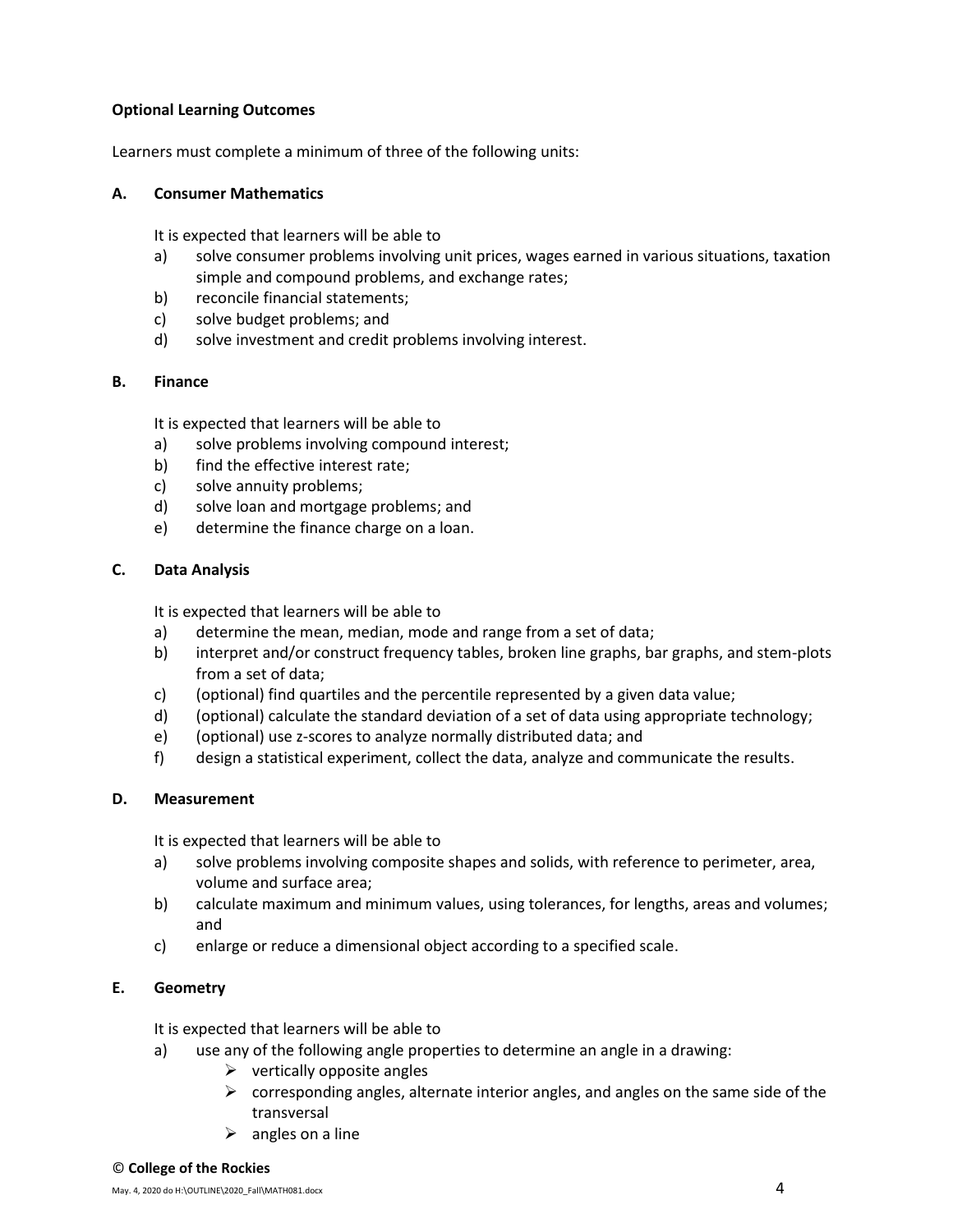- $\triangleright$  angles on a point
- $\triangleright$  complementary and supplementary angles
- $\triangleright$  angle sum of a triangle
- b) classify triangles and quadrilaterals according to their sides and angles;
- c) draw triangles given:
	- $\triangleright$  three sides
	- $\triangleright$  two sides and an included angle
	- $\triangleright$  two angles and a side
- d) draw quadrilaterals given various combinations of sides, angles, and diagonals.

## **F. Trigonometry**

It is expected that learners will be able to

- a) solve right triangles using one or more of
	- i. the sine ratio
	- ii. the cosine ratio
	- iii. the tangent ratio
	- iv. the Pythagorean theorem
	- v. the angle sum property of triangles
- b) (optional) solve triangles using the Law of Sines and/or the Law of Cosines (excluding the ambiguous case)

## **G. Systems of Equations**

It is expected that learners will be able to

- a) solve systems of linear equations in two variables graphically and/or algebraically;
- b) graph linear inequalities in two variables;
- c) solve graphically, systems of linear inequalities; and
- d) solve practical problems.

## **H. Trades Option**

It is expected that learners will be able to solve applied problems (as related to a specific trade) using

- a) algebra;
- b) geometry;
- c) right triangle trigonometry;
- d) ratio and proportion; and
- e) percentage.

## **I. Health Option**

It is expected that learners will be able to solve applied problems (as related to the health field) using

- a) ratio and proportion;
- b) unit conversion; and
- c) percentage.

Material covered in this course is consistent with the articulated outcomes for ABE Advanced Level - Business/Technical Math as found in the 2018 - 2019 ABE Articulation Guide.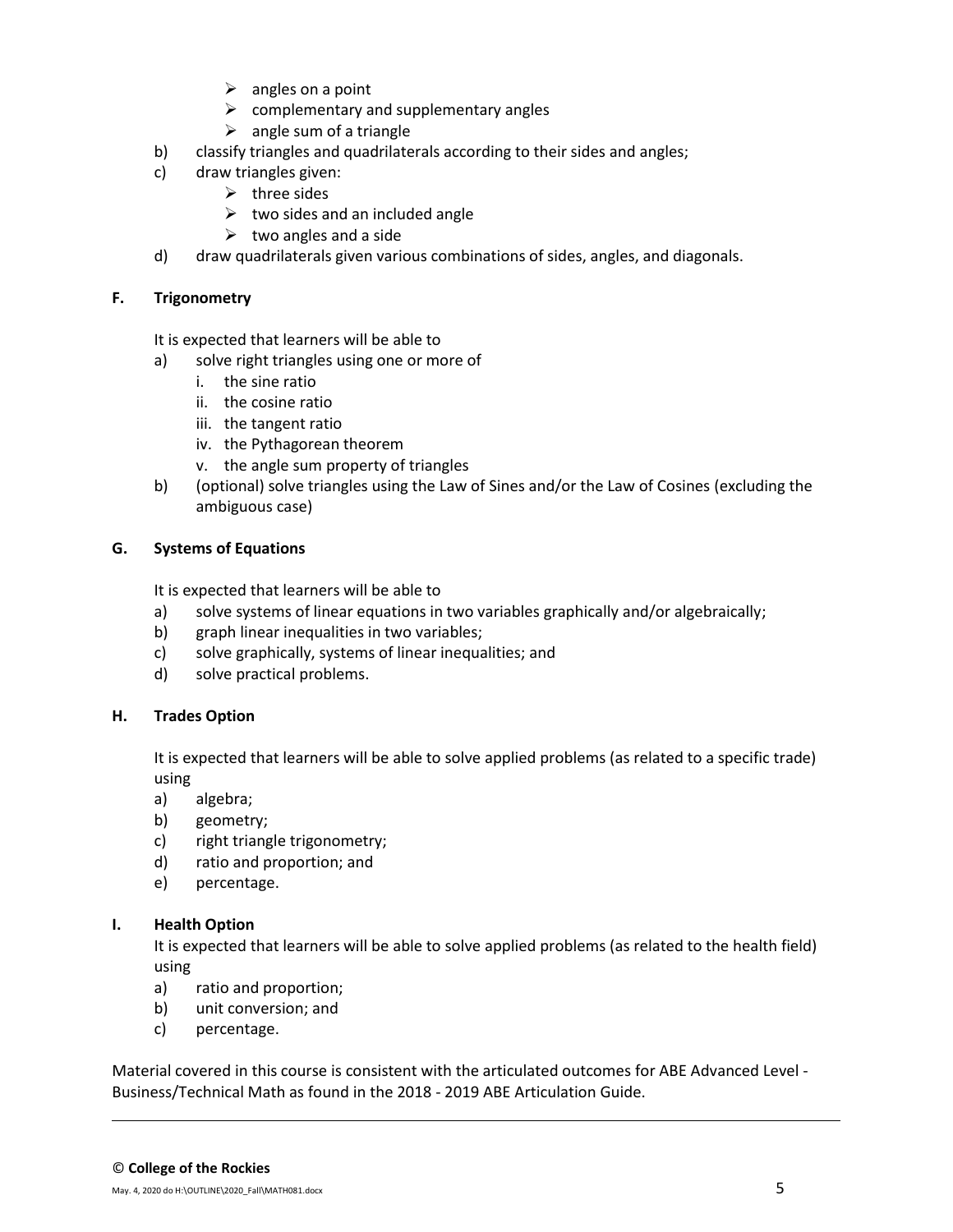#### **COURSE TOPICS:**

#### **Core**

- Operations with Real Numbers
- First Degree Equations and Inequalities
- Equations and their Graphs

**Optional Units** (Student must complete 3 of the following)

- Consumer Mathematics
- Finance
- Data Analysis
- Measurement
- Geometry
- Trigonometry
- Systems of Equations
- Trades Option
- Health Option

*See instructor's syllabus for the detailed outline of weekly readings, activities and assignments.* 

#### **EVALUATION AND ASSESSMENT:**

| <b>Assignments</b> | % Of Total Grade |  |  |
|--------------------|------------------|--|--|
| <b>Unit Tests</b>  | <u>100%</u>      |  |  |
| Total              | 100%             |  |  |

*Please see the instructor's syllabus for specific classroom policies related to this course, such as details of evaluation, penalties for late assignments, and use of electronic aids.*

#### **EXAM POLICY:**

Students must attend all required scheduled exams that make up a final grade at the appointed time and place.

Individual instructors may accommodate for illness or personal crisis. Additional accommodation will not be made unless a written request is sent to and approved by the appropriate Department Head prior to the scheduled exam.

Any student who misses a scheduled exam without approval will be given a grade of "0" for the exam.